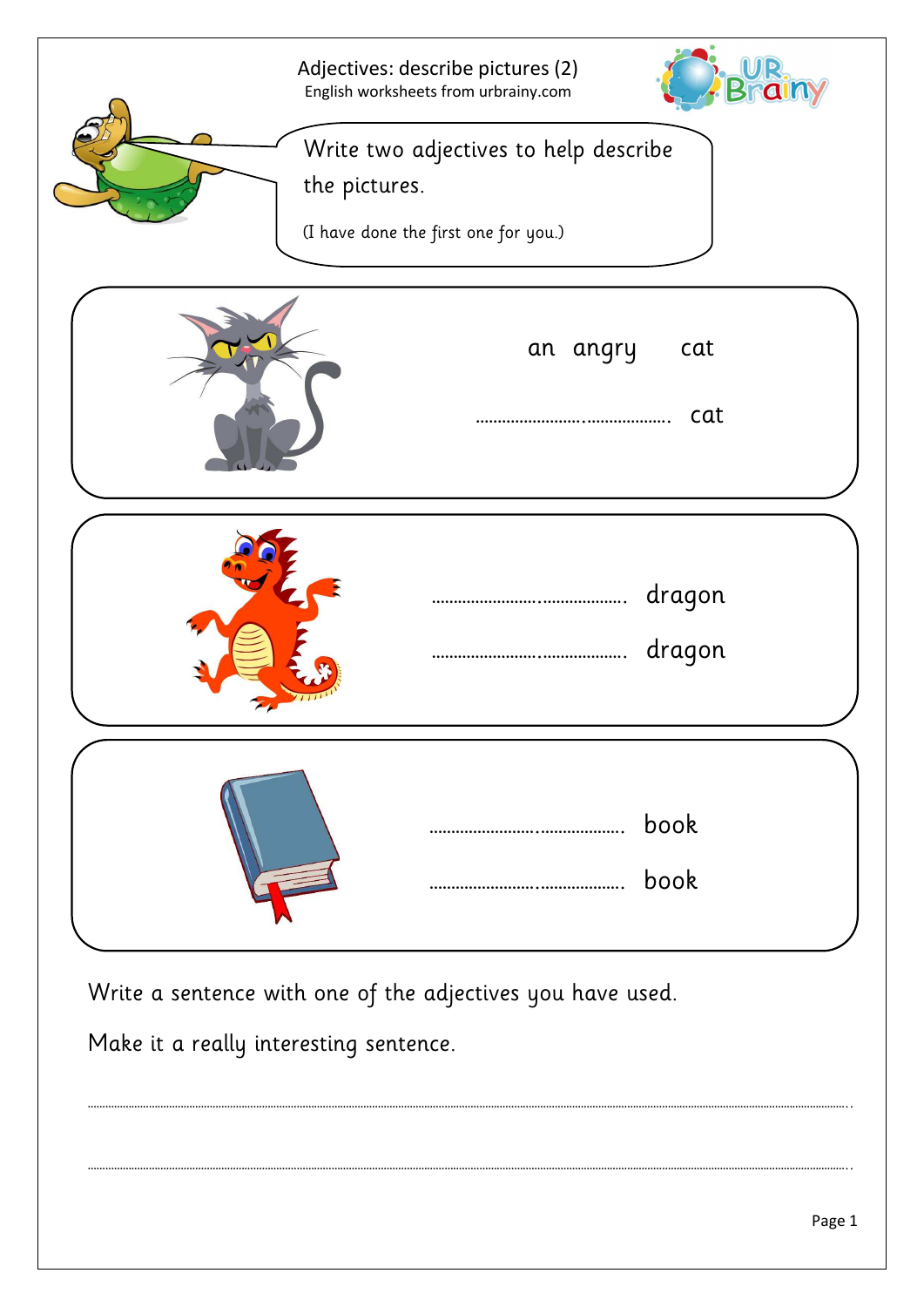| Adjectives: describe pictures (2)<br>English worksheets from urbrainy.com<br>Write two adjectives to help describe<br>the pictures. |
|-------------------------------------------------------------------------------------------------------------------------------------|
| castle<br>castle                                                                                                                    |
| witch<br>witch                                                                                                                      |
| plane<br>plane                                                                                                                      |

………………………………………………………………………………………………………………………………………………………………………………………………………………………………………..

………………………………………………………………………………………………………………………………………………………………………………………………………………………………………..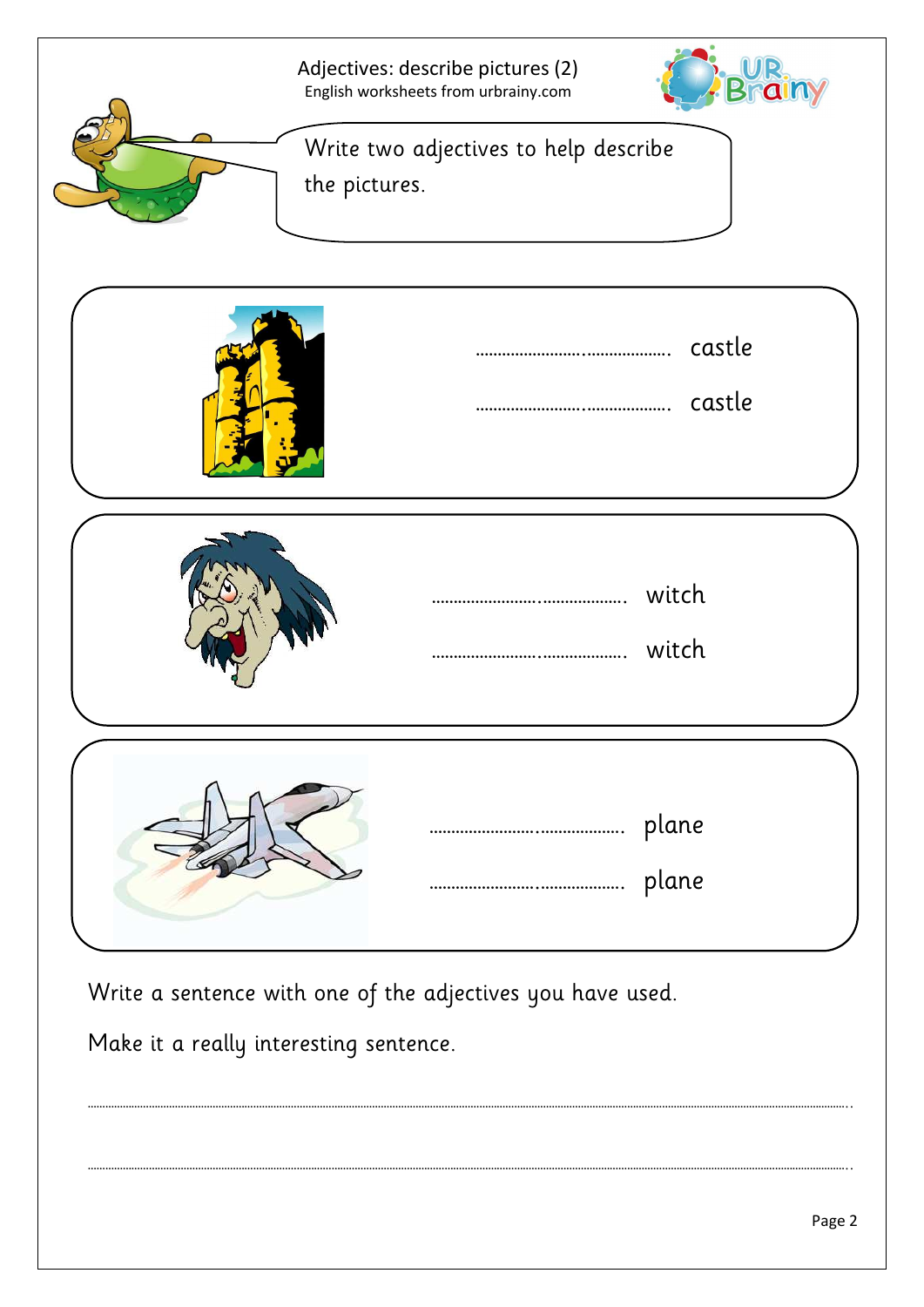| Adjectives: describe pictures (2)<br>English worksheets from urbrainy.com<br>the pictures. | Write two adjectives to help describe |                  |
|--------------------------------------------------------------------------------------------|---------------------------------------|------------------|
|                                                                                            |                                       | crayon<br>crayon |
|                                                                                            |                                       | whale<br>whale   |
|                                                                                            |                                       | boy<br>boy       |

………………………………………………………………………………………………………………………………………………………………………………………………………………………………………..

………………………………………………………………………………………………………………………………………………………………………………………………………………………………………..